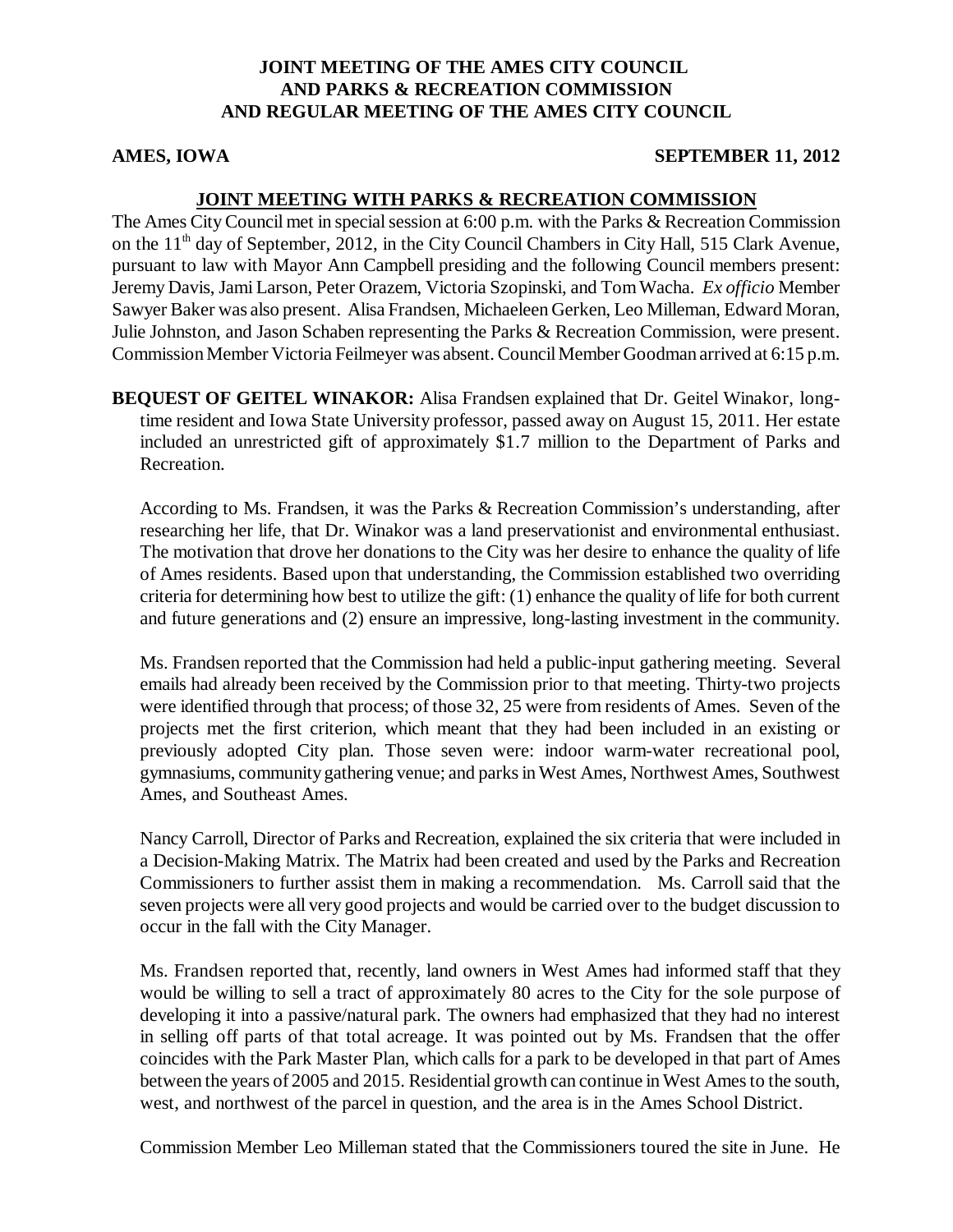showed pictures of it, pointing out its natural beauty and existing park-like setting. There is a creek that runs through the parcel, as well as established prairie, wildflowers, and rolling pasture land. In addition, there are approximately 40 acres of existing row crop land that is a part of the parcel and an existing barn and corn crib that could be restored.

Ms. Frandsen said that the Commissioners believe "this is a once-in-a-lifetime opportunity," and they are recommending that the City Council approve a resolution at its October 9 meeting to utilize the bequested funds to proceed with the purchase and subsequent development of an approximate 80-acre parcel of parkland in West Ames. If that is the Council's desire, at its October 9 meeting, City staff will outline the necessary steps to accomplish the purchase and present a Conceptual Park Master Plan and project budget.

Ms. Frandsen indicated that if there were any members of the community who would like to see the prospective parkland, Director Nancy Carroll and/or Commission members would be happy to give a tour of the site.

At the inquiry of Council Member Orazem, Ms. Carroll defined passive/natural as being a "mixture between Ada Hayden Heritage Park and Moore Memorial Park." She envisioned that it would probably be heavy in trails and have a restroom and a parking lot.

Council Member Larson said that he would like the City to receive input from the residents of West Ames as to whether they want just trails and prairie or if they would want recreational (soccer, basketball, etc.). Ms. Carroll indicated that the sellers probably would not sell the land in question to the City if it were going to be used for sports-related venues. Noting that Dr. Winakor had previously contributed funding for the construction of the dog park, Council Member Szopinski asked if any of the land could be used for another dog park. Ms. Carroll said that a dog park would not meet the desires of the sellers.

Council Member Larson said he was very appreciative of the bequest; however, he was not so impressed by the sellers' demands unless they would donate the land or make the offer very appealing to the City.

After being questioned by Council Member Davis, Director Carroll stated that the 40 acres of cropland would continue to be farmed for about a year because it would take that long for the park to be developed.

Council Member Goodman noted that parks generally make an area more appealing for residential development, and in his opinion, that is a form of economic development. Council Member Larson concurred; however, he wanted to ensure that the land in question provides the quality of life that the majority of community residents are wanting.

Council Member Orazem asked Ms. Carroll what options the prospective sellers would have if they wanted the land to remain in a natural state and the City was not interested in purchasing it. Ms. Carroll advised that she did not know what other options existed for the prospective sellers.

In the opinion of Council Member Goodman, the Decision-Making Matrix appeared to be a little vague. He would like the criteria to be weighted.

Council Member Larson reiterated that he did not like the prospective sellers dictating to the City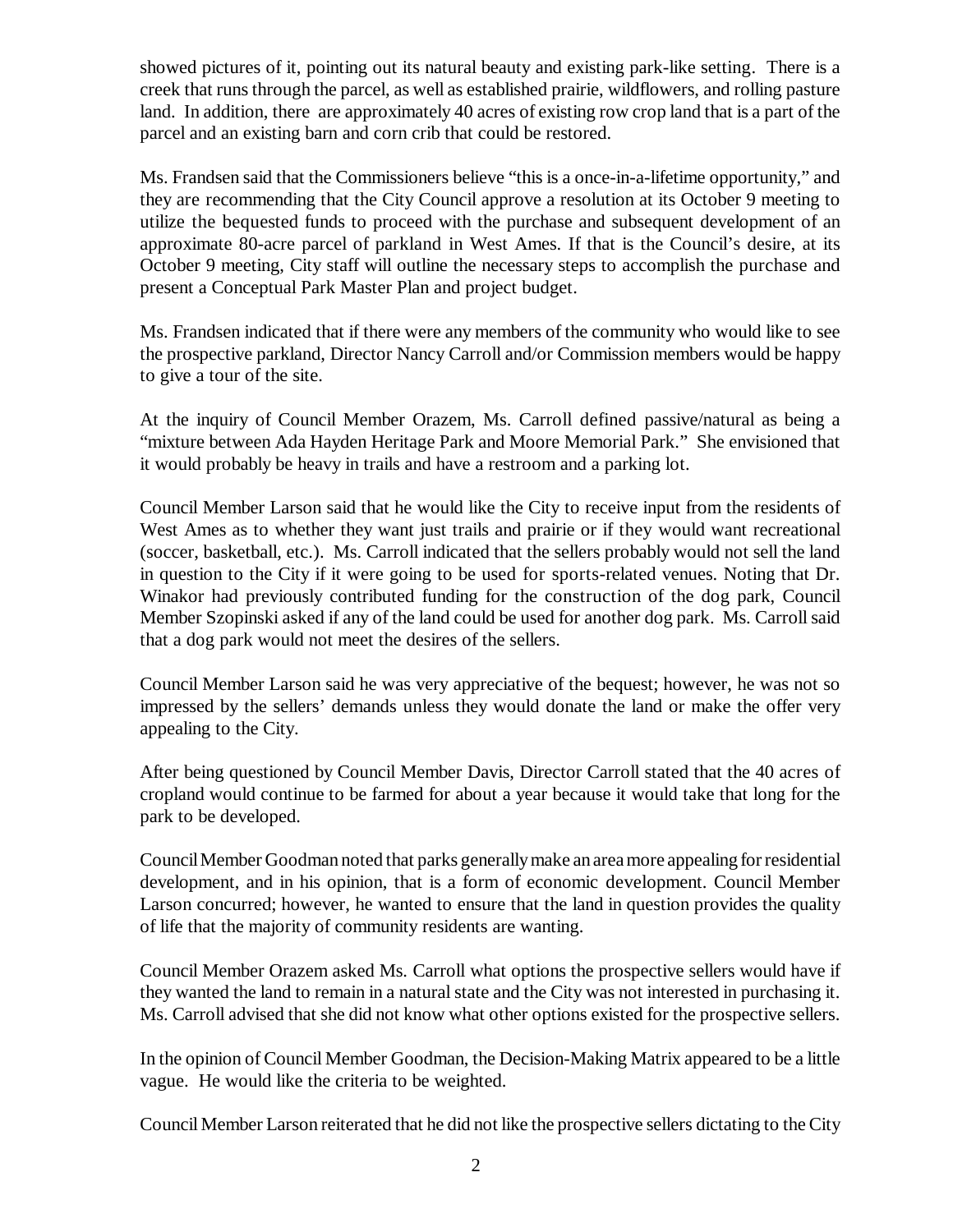how the property could be used, especially if the City has to pay market value for it. He especially did not understand the inclusion of the 40 acres of cropland. Council Member Orazem added that cropland is currently selling at a very high price, so if the City has to pay market value for that 40 acres, there might not be much left of the bequest to pay for the park development.

Council Member Szopinski added that Sawyer School playground has been used as a community park because there isn't any other play equipment in the vicinity. She feels that there is a contingency of families in West Ames who want that type of park.

Director Carroll advised that she would have a discussion with the prospective sellers in hopes of addressing the aforementioned concerns of the Council.

Council Member Goodman said that he would like to be told at the October 9, 2012, meeting if the Commission's vision was for a natural area park prior to the offer being extended. Ms. Frandsen replied that the Decision-Making Matrix had been created prior to the offer being received.

**ADJOURNMENT:** The meeting adjourned at 6:50 p.m.

# **REGULAR MEETING OF THE AMES CITY COUNCIL**

The Ames City Council met in special session at 6:55 p.m. on the  $11<sup>th</sup>$  day of September, 2012, in the City Council Chambers in City Hall, 515 Clark Avenue, pursuant to law with Mayor Ann Campbell presiding and the following Council members present: Davis, Goodman, Larson, Orazem, Szopinski, and Wacha. *Ex officio* Member Baker was also present

**PROCLAMATION:** Mayor Campbell read a Proclamation for 11 Days of Global Unity, which will be observed from September 11-21, 2012. Lynne Carey, Terry Lowman, Mary Nakadate, Sue Stanton, and Heather Withers accepted the Proclamation. Ms. Stanton said that the 11 Days of Global Unity represents a worldwide movement of optimism in the face of violence and terror. She described several events that will be occurring in the next 11 days.

**CONSENT AGENDA:** Moved by Davis, seconded by Larson, to approve the following items on the Consent Agenda:

- 1. Motion approving payment of claims
- 2. Motion approving Minutes of Regular Meeting of August 28, 2012, and Special Meeting of August 30, 2012
- 3. Motion approving Report of Contract Change Orders for August 16-31, 2012
- 4. Motion approving renewal of the following beer permits, wine permits, and liquor licenses:
	- a. Class B Liquor & Outdoor Service Hilton Garden Inn Ames, 1325 Dickinson Avenue
	- b. Class C Liquor Whiskey River, 132-134 Main Street
	- c. Class C Liquor & Outdoor Service Wallaby's Grille, 3720 W. Lincoln Way
	- d. Class C Liquor & Outdoor Service Brewer's, 2704 Stange Road
	- e. Class C Liquor La Fuente Mexican Restaurant, 217 South Duff Avenue
- 5. RESOLUTION NO. 12-475 authorizing issuance of \$12,660,000 General Obligation Corporate Purpose Bonds, Series 2012, and providing for the levying of taxes
- 6. RESOLUTION NO. 12-476 approving Annual Street Finance Report
- 7. RESOLUTION NO. 12-477 approving FAA grant for construction of 2010/11 Airport Improvements Program for West Apron Rehabilitation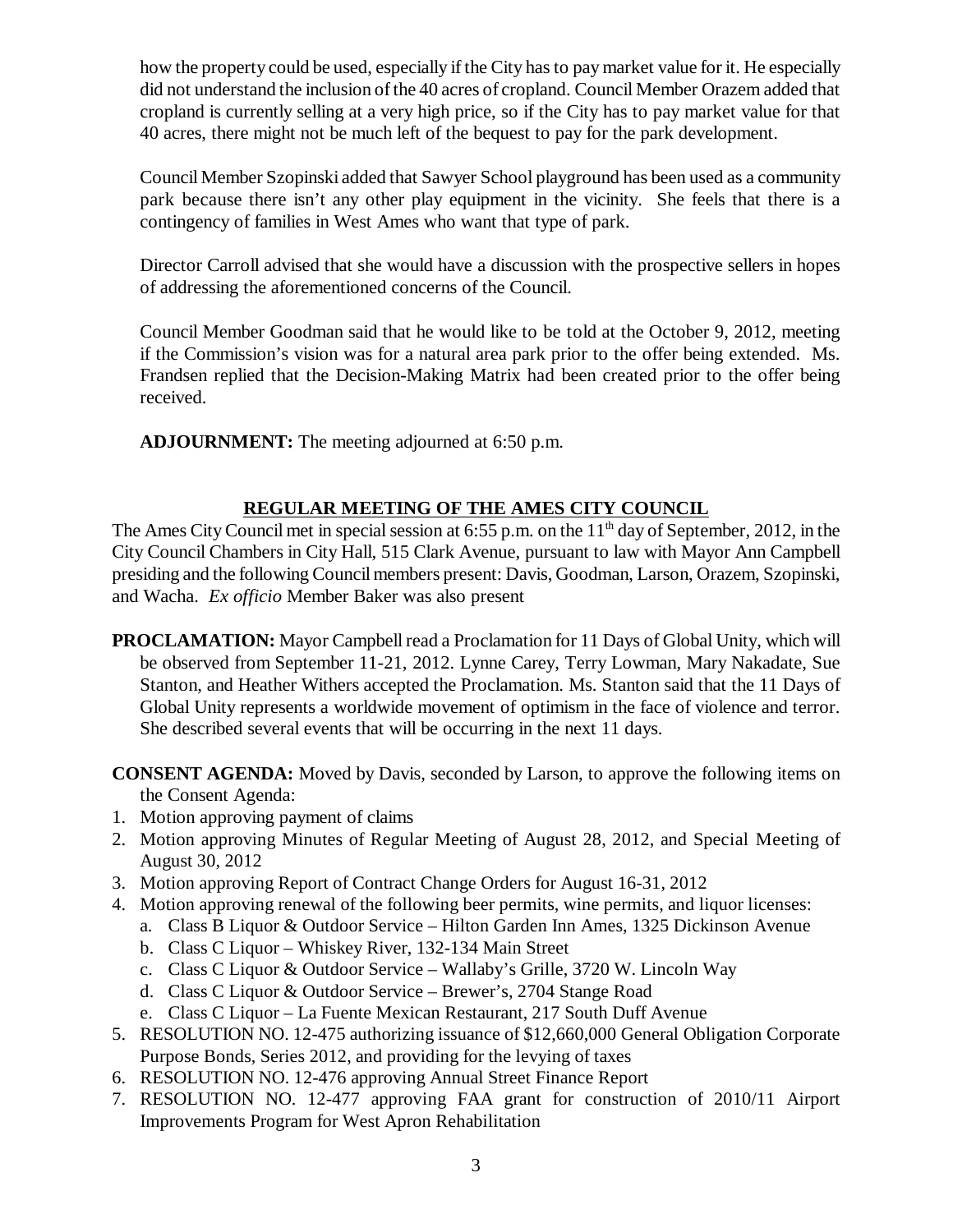- 8. RESOLUTION NO. 12-478 approving preliminary plans and specifications for Flood Damage Bank Erosion (Near 326 N. Riverside and Stuart Smith Park); setting October 3, 2012, as bid due date and October 9, 2012, as date of public hearing
- 9. RESOLUTION NO. 12-479 approving preliminary plans and specifications for South Duff Avenue/Southeast 16<sup>th</sup> Street Frontage Road Rehabilitation; setting September 19, 2012, as the due date and September 25, 2012, as date of public hearing
- 10. RESOLUTION NO. 12-480 approving preliminary plans and specifications for Motor Control Center No. 1 Replacement Project; setting October 16, 2012, as bid due date and October 23, 2012, as date of public hearing
- 11. RESOLUTION NO. 12-481 authorizing additional funding for the Sustainable Living Solutions contract to continue performing energy audits
- 12. RESOLUTION NO. 12-482 approving contract and bond for WPC Facility Ultraviolet Wastewater Disinfection Project
- 13. RESOLUTION NO. 12-483 approving contract and bond for Squaw Creek Pedestrian Bridge **Project**
- 14. RESOLUTION NO. 12-484 approving contract and bond for WPC Facility Diesel Tank Replacement Project
- 15. RESOLUTION NO. 12-485 approving contract and bond for WPC Facility Raw Wastewater Pumping Station Pipe Supports and Check Valve Replacement
- 16. RESOLUTION NO. 12-486 approving Change Order 3 for Grand Avenue Extension (S. 16<sup>th</sup> Street - Coldwater Golf Links)
- 17. RESOLUTION NO. 12-487 accepting completion of Resource Recovery Plant Secondary Feed System Project
- 18. RESOLUTION NO. 12-488 approving completion of Heat Pump Replacement Project in City Hall
- 19. RESOLUTION NO. 12-489 approving Plat of Survey for 129 South Duff Avenue
- 20. RESOLUTION NO. 12-490 approving Plat of Survey for 1505 and 1511 Curtiss Avenue Roll Call Vote: 6-0. Resolutions declared adopted unanimously, signed by the Mayor, and hereby made a portion of these minutes.
- **PUBLIC FORUM:** Aaron Fultz, 1115 Orchard Drive, Ames, spoke as Chairperson of the Ames Human Relations Commission. He invited the public to attend FACES, its annual diversity celebration, which will be held in Downtown Ames on September 22, 2012 from 11 AM to 5 PM.

Dan Culhane, 1601 Golden Aspen Drive, Ames, President and Chief Executive Officer of the Chamber of Commerce, reported that the Chamber is one of the sponsors of the FACES celebration. He echoed Mr. Fultz's invitation for the community to attend the festivities.

Mr. Culhane also reported that a new company, Solum, Inc., a soil-testing company based in Mountainview, California, chose Ames as the location for a new production and research and development facility. According to Mr. Culhane, the project came together in a very short time frame; they needed to be in the building on South Bell Avenue in approximately 45 days from June 1. The general contractor, developer, and subcontractors collectively "pressed hard" on the City of Ames to make it happen. Mr. Culhane congratulated the City staff for the masterful job well done. He had heard the comment that the process had gone very smoothly. Council Member Goodman inquired as to the number of jobs created by Solum. According to Mr. Culhane, the average wage of employees at Solum is \$50,000/year. It currently employs 25, with plans to increase to 40.

**ART FESTIVAL ON SEPTEMBER 23, 2012:** Moved by Davis, seconded by Wacha, to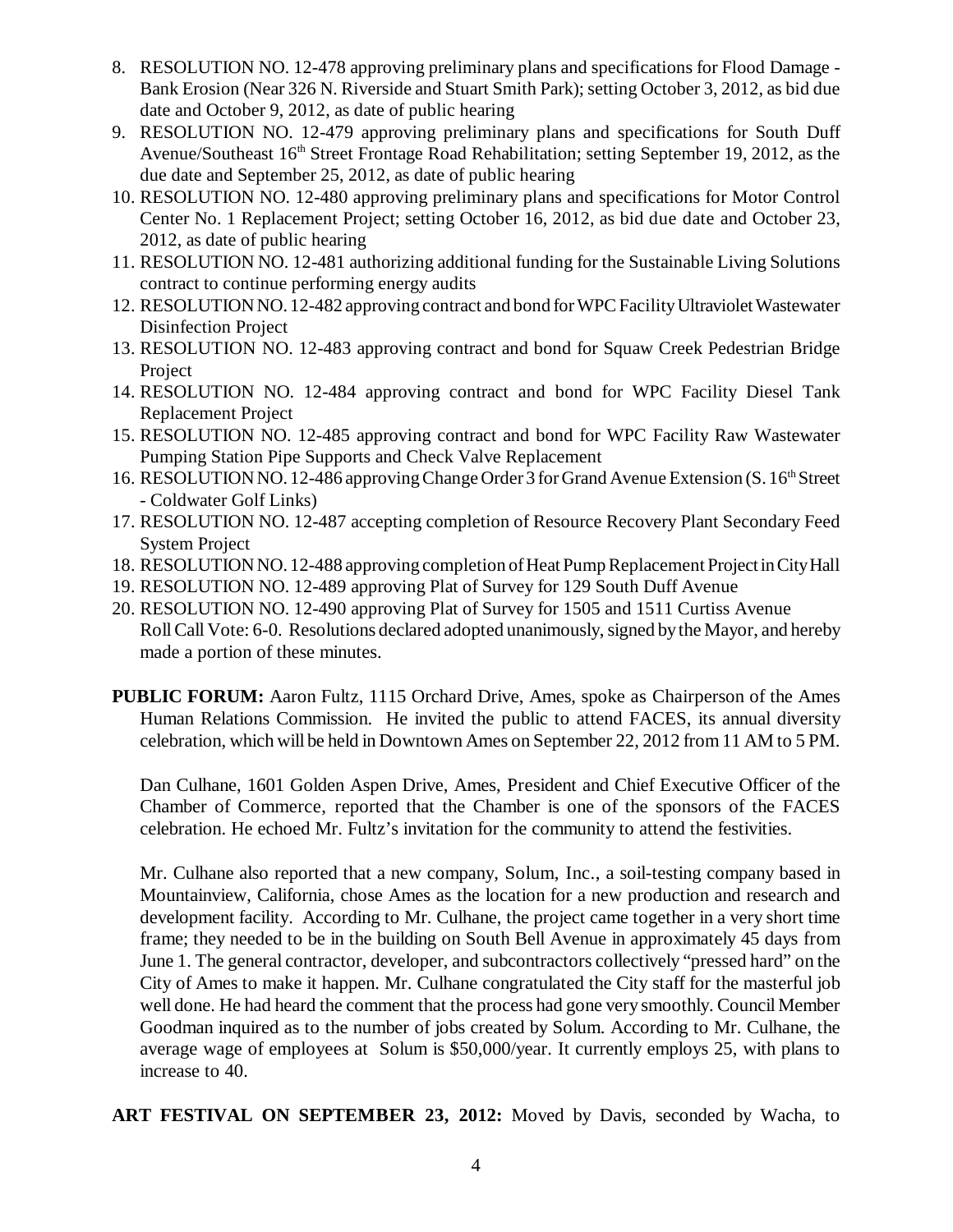adopt/approve the following:

- a. RESOLUTION NO. 12-491 approving closure of portions of Main Street, Burnett Avenue, Kellogg Avenue, and Douglas Avenue from 6:00 a.m. to 6:00 p.m.; waiver of fee for usage of electricity; and waiver of fee for Blanket Vending License
- b. Motion approving Blanket Temporary Obstruction Permit for the Central Business District
- c. Motion approving Blanket Vending License

Heather Johnson, 310 Topaz Court, Ames, representing the Octagon Center for the Arts, stated that this is the tenth year that the Festival will have been held in Downtown Ames. She invited all to attend the free family event.

Roll Call Vote: 6-0. Resolution/motions declared adopted unanimously, signed by the Mayor, and hereby made a portion of these minutes.

#### **CAMPUSTOWN ACTION ASSOCIATION FRIDAY AFTERNOON CELEBRATION ON OCTOBER 26, 2012:** Moved by Davis, seconded by Larson, to adopt/approve the following:

- a. RESOLUTION NO. 12-492 approving closure of Welch Lot T from 12:00 to 9:00 p.m., waiver of parking meter fees, and waiver of fee for Blanket Vending License
- d. Motion approving Blanket Temporary Obstruction Permit and Blanket Vending License
- e. Motion approving 5-day Class B Beer Permit with Outdoor Service

Ann Taylor, 217 Welch Avenue, Ames, explained events that will be part of the Friday Afternoon Celebration; this is part of the ISU Alumni Association's  $100<sup>th</sup>$  Anniversary celebration. Ms. Taylor introduced Kim Hanna, the new Director of the Campustown Action Association.

Roll Call Vote: 5-0-1. Voting aye: Davis, Larson, Orazem, Szopinski, Wacha. Voting nay: None. Abstaining due to a conflict of interest: Goodman. Resolution/motions declared adopted, signed by the Mayor, and hereby made a portion of these minutes.

**NEW CLASS B BEER & B WINE PERMIT FOR A.J.'S LIQUOR III:** Moved by Goodman, seconded by Davis, to approve a new Class B Beer and B Wine Permit for A.J.'s Liquor III, 129 Welch Avenue.

Vote on Motion: 6-0. Motion declared carried unanimously.

# **5-DAY LICENSES AT THE ISU ALUMNI CENTER, 420 BEACH AVENUE:** Moved by

Davis, seconded by Larson, to approve the following 5-day licenses:

- a. Gateway Hotel & Conference Center Class C Liquor (September 14-18)
- b. Olde Main Brewing Company Special Class C Liquor (September 15-19)
- c. Christiani's Events Class C Liquor (September 20-24)
- d. Gateway Hotel & Conference Center Class C Liquor (September 25-29)
- e. Olde Main Brewing Company Special Class C Liquor (September 28 October 2)

Vote on Motion: 6-0. Motion declared carried unanimously.

**5-DAY CLASS B PERMIT FOR WHISKEY RIVER:** Moved by Davis, seconded by Goodman, to approve a 5-Day Class B Beer Permit for Whiskey River at the 3M Building, 900 Dayton Avenue.

Vote on Motion: 6-0. Motion declared carried unanimously.

# **HEARING ON PROPOSAL TO ISSUE HOSPITAL REVENUE BONDS:** Mayor Campbell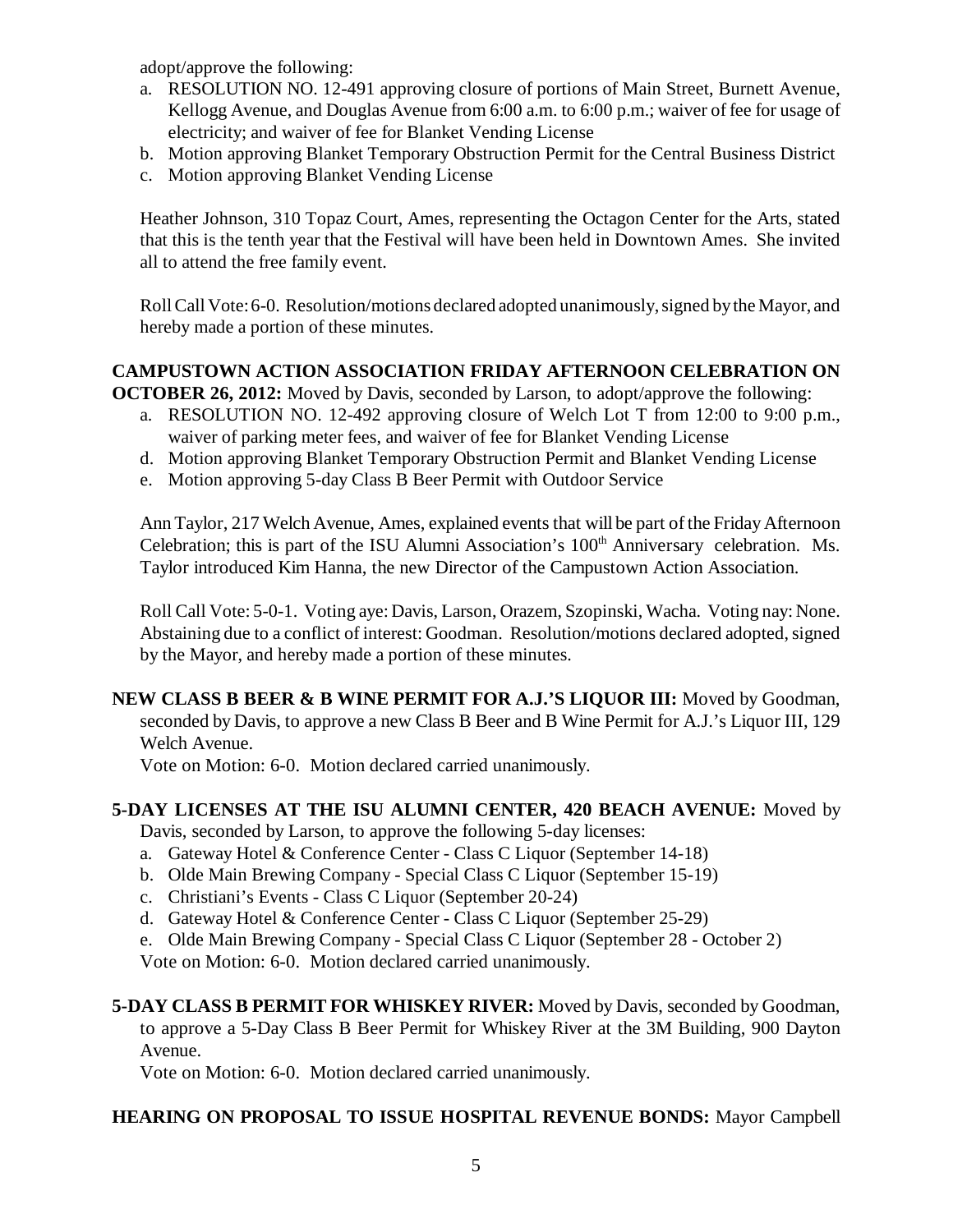opened the public hearing. No one requested to speak, and the hearing was closed.

Moved by Goodman, seconded by Davis, to adopt RESOLUTION NO. 12-493 approving taking additional action to enter into Loan Agreement.

Roll Call Vote: 6-0. Resolution declared adopted unanimously, signed by the Mayor, and hereby made a portion of these Minutes.

## **HEARING ON ZONING TEXT AMENDMENTS TO ALLOW LIMITED RESIDENTIAL USES ON THE FIRST FLOOR IN THE DOWNTOWN SERVICE CENTER (DSC) ZONE:**

Planning and Housing Director Steve Osguthorpe explained the request of Attorney William Talbot, on behalf of property owners Craig and Beth Marrs, to amend the Zoning Ordinance to allow limited residential use on the first floor in the Downtown Service Center Zone. The request was prompted by an application for a Building Permit to renovate the original McFarland Clinic building, which most recently has been used as the Ames Tribune business offices. The submitted floor plans for the renovation indicated four residential units that would be accessed from the second floor via a staircase on the back of the building, but with portions of two units being located on the first floor of the building.

Director Osguthorpe further stated that the proposed ordinance would allow residential use on the first floor in the Downtown Service Center Zone if 75% were on the second floor and at least the front 50% of the building was retained for non-residential purposes. This would ensure that it wasn't just a visual issue, but that practical functional space was available. According to Mr. Osguthorpe, staff believes that residential use in the Downtown is "a healthy thing."

It was noted by Mr. Osguthorpe that the Planning and Zoning Commission had recommended approval of the text amendment.

Council Member Wacha indicated his concerns about residential uses in commercial buildings. Recognizing that the proposed ordinance would allow flexibility in the use of buildings, he voiced his concerns about using commercially designed properties in Commercial Zoning Districts to be used for living space. He questioned the use of the words "commercial appearance" and asked for an exact definition. Director Osguthorpe said that that was the original language proposed by the applicant; staff had changed the language to state that at least the front 50% of the first story be maintained for non-residential use. He also noted that the only time building design enters into play is when there is a facade grant request.

Council Member Orazem said he had initially shared Mr. Wacha's concerns; however, the 75% requirement would mean the dominant use would be commercial.

The public hearing was opened by the Mayor. She closed same after no one came forward to speak.

Moved by Larson, seconded by Orazem, to pass on first reading an ordinance to allow limited residential uses on the first floor in the Downtown Service Center (DSC) Zone. Roll Call Vote: 5-1. Voting aye: Davis, Goodman, Larson, Orazem, Szopinski. Voting nay: Wacha. Motion declared carried.

# **HEARING ON ZONING TEXT AMENDMENT PERTAINING TO MULTIPLE**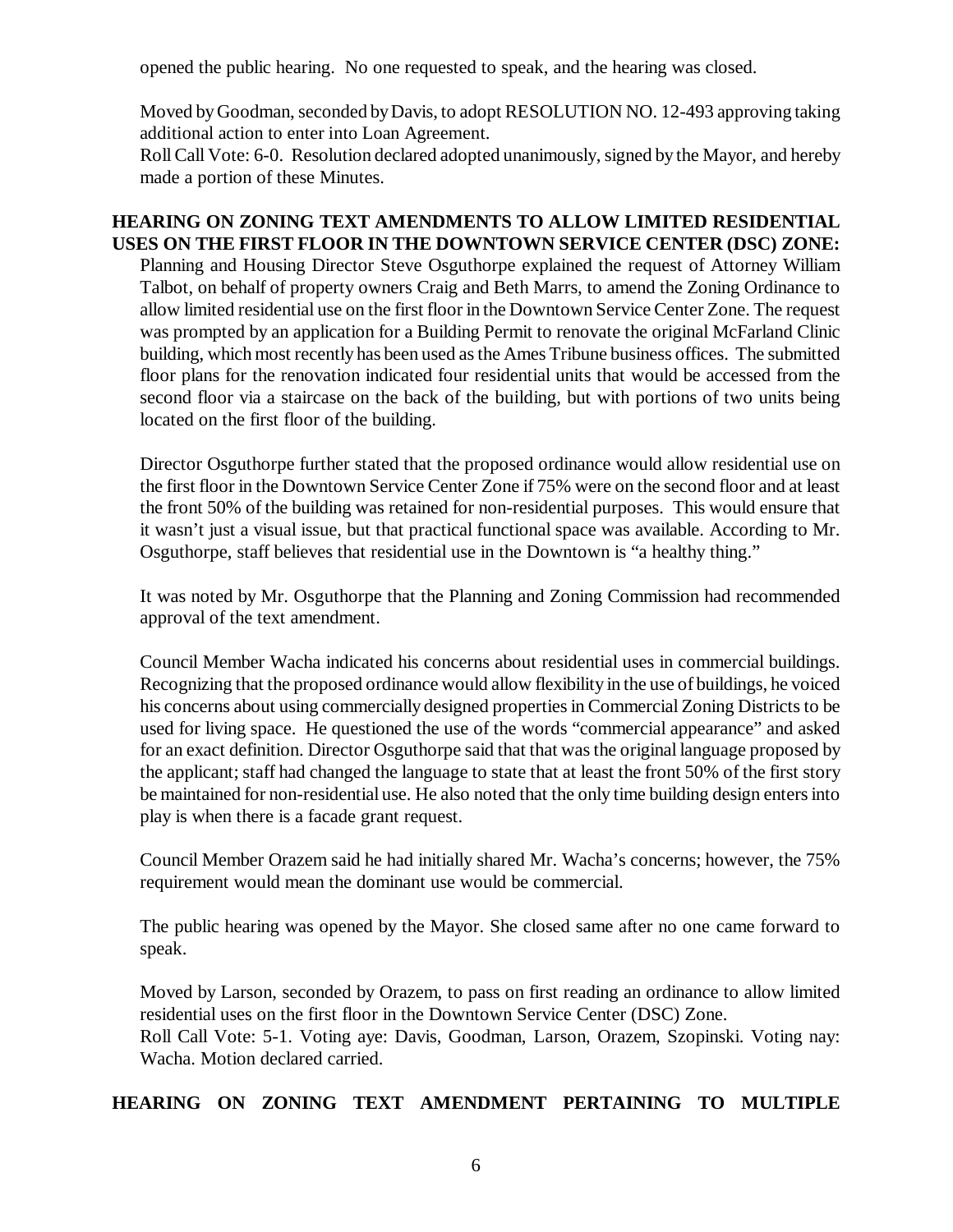**RESIDENTIAL BUILDINGS ON A SINGLE LOT:** Director Osguthorpe explained that this item was being bought to the Council as a correction. There was some text inadvertently deleted the last time a change was made to this section; that needed to be put back in the ordinance. It was the request of Mr. Osguthorpe and the recommendation of the Planning and Zoning Commission that the City Council pass on the ordinance in question on all three readings at this meeting since there is a pending project that is dependent on the ordinance being adopted.

The Mayor opened the hearing. No one asked to speak, and the hearing was closed.

Moved by Davis, seconded by Larson, to pass on first reading an ordinance repealing Section 29.401(5) and adopting a new Section 29.401(5) for purposes of reinserting standards pertaining to multiple residential buildings on single lots.

Roll Call Vote: 6-0. Motion declared carried unanimously.

Moved by Larson, seconded by Davis, to suspend the rules necessary for the adoption of an ordinance.

Roll Call Vote: 6-0. Motion declared carried unanimously.

Moved by Larson, seconded by Davis, to pass on second and third readings and adopt ORDINANCE NO. 4122 repealing Section 29.401(5) and adopting a new Section 29.401(5) for purposes of reinserting standards pertaining to multiple residential buildings on single lots. Roll Call Vote: 6-0. Ordinance declared adopted unanimously, signed by the Mayor, and hereby made a portion of these Minutes.

## **HEARING ON ZONING TEXT AMENDMENT PERTAINING TO RE-ESTABLISHING DIMENSIONAL STANDARDS FOR COMPACT PARKING STALLS:** Director Osguthorpe told the Council that this item also represented a correction; text had been retained that should have been deleted.

Mayor Campbell opened the public hearing and closed same after no one came forward to speak.

Moved by Davis, seconded by Larson, to pass on first reading an ordinance repealing Table 29.406(9)-2 and adopting a new Table 29.406(9)-2 for purposes of re-establishing dimensional standards for compact parking stalls.

Roll Call Vote: 6-0. Motion declared carried unanimously.

Moved by Davis, seconded by Larson, to suspend the rules necessary for the adoption of an ordinance.

Roll Call Vote: 6-0. Motion declared carried unanimously.

Moved by Davis, seconded by Szopinski, to pass on second and third readings and adopt ORDINANCE NO. 4123 repealing Table 29.406(9)-2 and adopt a new Table 29.406(9)-2 for purposes of re-establishing dimensional standards for compact parking stalls.

Roll Call Vote: 6-0. Ordinance declared adopted unanimously, signed by the Mayor, and hereby made a portion of these Minutes.

## **HEARING ON WPC FACILITY EQUALIZATION BASIN AND SLUDGE BASIN REPAIRS:** The public hearing was opened by Mayor Campbell. There was no one wishing to speak, and the Mayor closed the hearing.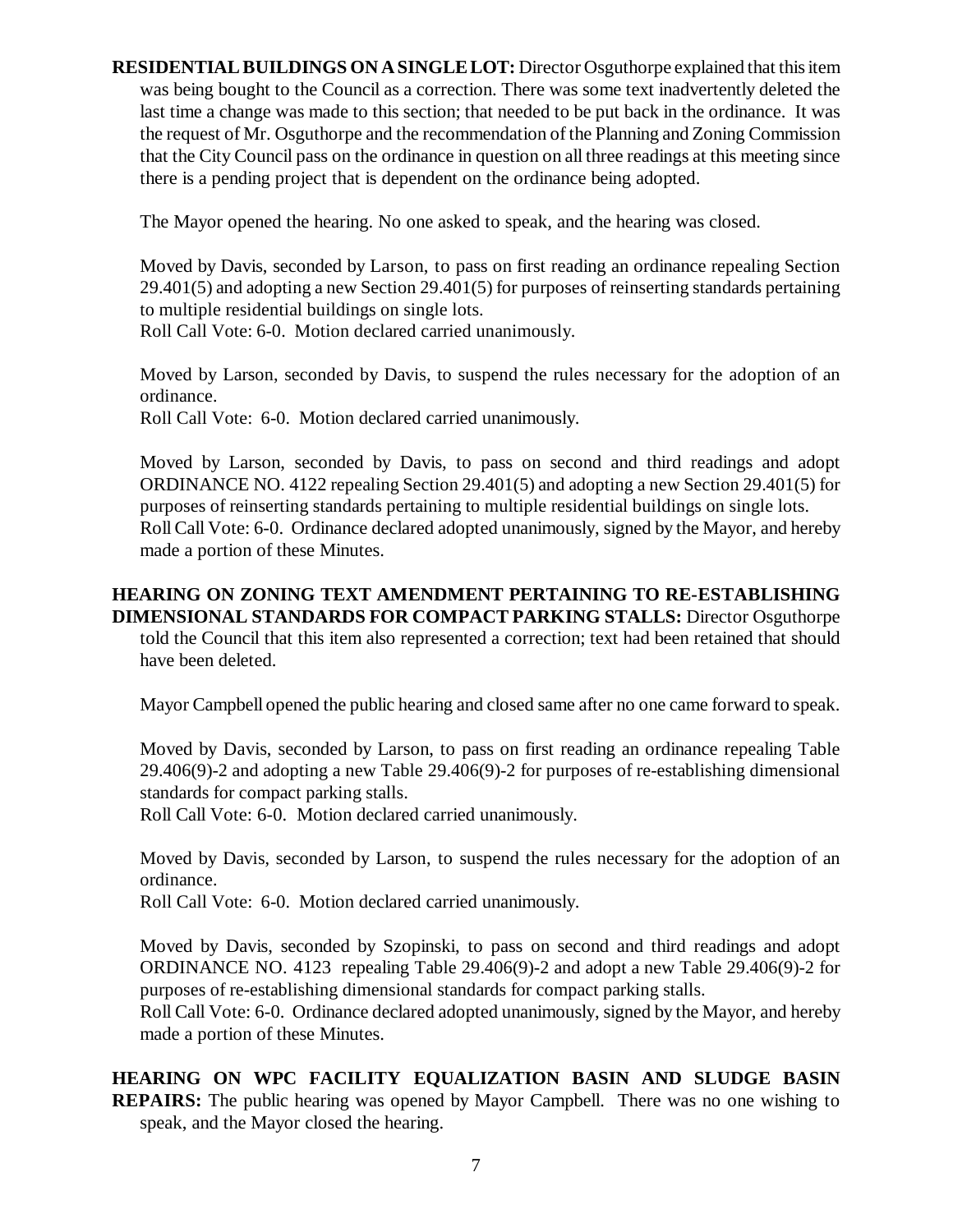Moved by Davis, seconded by Wacha, to adopt RESOLUTION NO. 12-494 approving final plans and specifications and awarding a contract to Ames Trenching & Excavating, Inc., of Ames, Iowa, in the amount of \$105,900.00.

Roll Call Vote: 6-0. Resolution declared adopted unanimously, signed by the Mayor, and hereby made a portion of these Minutes.

**REQUEST FROM DEERY BROTHERS FOR URBAN REVITALIZATION AREA DESIGNATION:** Planning and Housing Director Steve Osguthorpe stated that Brad Deery of the Deery Brothers had submitted an application requesting the designation of four existing lots of  $SE 16<sup>th</sup> Street as an Urban Revitalization Area (URA) and approval of an Urban Revitalization$ Plan in accordance with the URA Policy for the area that was approved by the City Council on June 12, 2012. The lots are proposed to be reconfigured under a separate Preliminary Plat application, resulting in a 6.37-acre lot for the Deery Brothers automotive dealership site, two lots for future commercial development (2.77 and 3.34 acres, respectively) and a 11.10-acre outlot encompassing the floodway portion of the site. The requesting URA designation will allow the Deery Brothers to receive a property tax abatement incentive on their three developable lots.

According to Mr. Osguthorpe, normally, the application process requires submittal of a site plan approved by the Planning and Housing Director. The submitted site plan has not yet received final approval due to a few issues that still need to be addressed. Because the items are minor and easily satisfied and because compliance does not rely upon third-party cooperation outside the applicant's or City's control, the Director had granted tentative approval of the site plan to facilitate early submittal of the URA application. Director Osguthorpe stated that the site plan is complete enough for the City Council to determine compliance with the adopted criteria for the URA.

Council Member Szopinski asked for the history as to how it came to the point of recommending river channel straightening. Director Osguthorpe recollected that the channel straightening suggestion came from discussions around the dais about ways to mitigate flooding in the area.

Council Member Wacha noted that he was not an expert on flood mitigation; however, channel straightening has been used by many communities as a means to mitigate flooding because it allows for the water to move through more quickly, and therefore, mitigates flooding. Mr. Wacha recalled that he had had a strong opposition to allowing tax abatement for this project due to the past flooding of the area in question unless flood mitigation was a part of the improvement.

Director Osguthorpe clarified that staff was not asking for the Council's approval of the Urban Revitalization Area; but rather for the Council to decide whether or not to accept the application for an Urban Revitalization Area. If it accepts the application, Council would need to direct staff to prepare the Urban Revitalization Plan and to set a date for a public hearing on that Plan.

City Planner Charlie Kuester reviewed in detail the six Urban Revitalization Criteria that must be met in order for the City Council to consider designation of an Urban Revitalization Area. The Criteria had been approved by the City Council at its meeting held on June 12, 2012. Under Criteria No. 2, Mr. Kuester emphasized that, ultimately, the required elevation would need to be confirmed when the applicant submits an Elevation Certificate prior to occupancy of the building.

Council Member Goodman asked for clarification as to whether the fill plays any role in flood mitigation. Planner Kuester advised that the fill dirt itself does not mitigate flooding.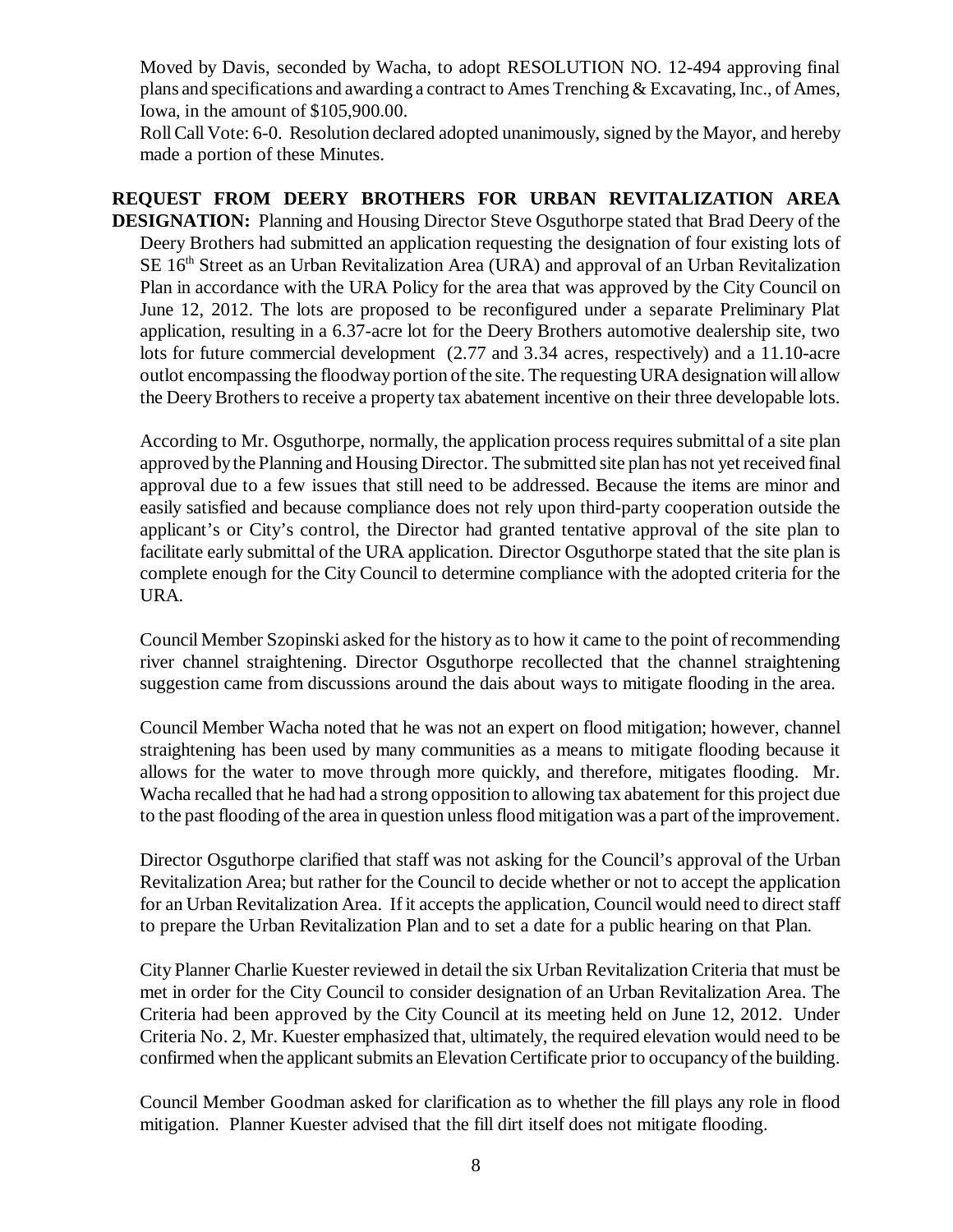City Manager Schainker emphasized that if the Council approves the Urban Revitalization Plan and the Ordinance is adopted creating the Urban Revitalization Area, the affected lot will always receive the tax abatement. However, if the owner fails to meet all six of the criteria, they will have to pay the City back for the costs of that abatement.

Under Criteria No. 4, Planner Kuester pointed out that a sidewalk is not shown or proposed along the frontage of Proposed Outlot A. It was noted that the applicant had submitted a request with the Preliminary Plat application to formally waive the sidewalk requirement for the area along Proposed Outlot A. Mr. Kuester pointed out that the submitted site plan does show a sidewalk extending along the length of the Deery Brothers auto dealership site (proposed Lot 1) and the separately submitted Preliminary Plat provides for sidewalks along all of the proposed developed lots (Lots 1 - 3). Council Member Szopinski expressed her concerns over that since she believes the area will continue to develop and pedestrian traffic will increase. City Manager Schainker noted that a portion of the Outlot's frontage abuts the river and river bank and there is no pedestrian access across the bridge along that frontage. Mr. Kuester said that staff believes that a safer location to cross the road is at the east end of Proposed Outlot A rather than next to the bridge. Municipal Engineer Tracy Warner indicated that staff prefers what is being proposed by the applicant from a traffic safety standpoint. Planner Kuester told the Council that it should consider whether a sidewalk along a portion of the site's frontage meets the intent of the criterion to have a public sidewalk constructed "adjacent to the property." Council Member Goodman noted that the sidewalks for the future development lots could be required at the time of lot development per the provisions of the Preliminary and Final Plats.

Under Criterion No. 5, Planner Kuester noted the uses that would not be permitted on the land in question. He advised that there had been no evidence that any of the non-permitted uses would be located on the lot; however, the Development Agreement would need to address how long the use restrictions would be retained for the abated properties.

Mr. Kuester stated that the Council had included Criterion No. 6, which was to require the owners of the property abutting a river to perform channel improvements and provide certification from an engineer registered in Iowa that the improvements will mitigate flooding. Those improvements must be approved by the DNR, Army Corps of Engineer, and the City of Ames. According to Mr. Kuester, the Urban Revitalization Policy approved by the City Council did not provide a definition of "mitigate." Mr. Kuester said that the engineer had stated in his certification letter that the "project will mitigate flooding by providing an improved and stabilized channel in addition to the no-rise condition." That letter further stated that "the channel improvements will remove large trees that are in imminent danger of falling into the river during the next major flood event...will potentially lodge in the downstream Highway 30 Bridge and create blockages that will catch debris and severely restrict water flow through the Bridge." It was stated by Mr. Kuester that calculations submitted with the no-rise certificate indicate that although there would be up to 0.08 increase in the 100-year water surface elevation (WSEL) resulting from the fill alone, the river channel realignment in combination with the fill will result in a 0.05 decrease in the WSEL.

City Manager Schainker reiterated that the City Council needed to consider whether the reduction of the Base Flood Elevation discharge by between 0.00 feet and 0.05 feet as a result of the channel project meets the Council's expectations to mitigate flooding as required under Criterion 6 and whether compliance with the no-rise requirement under Criterion 2 can also satisfy the requirement to mitigate flooding under Criterion 6.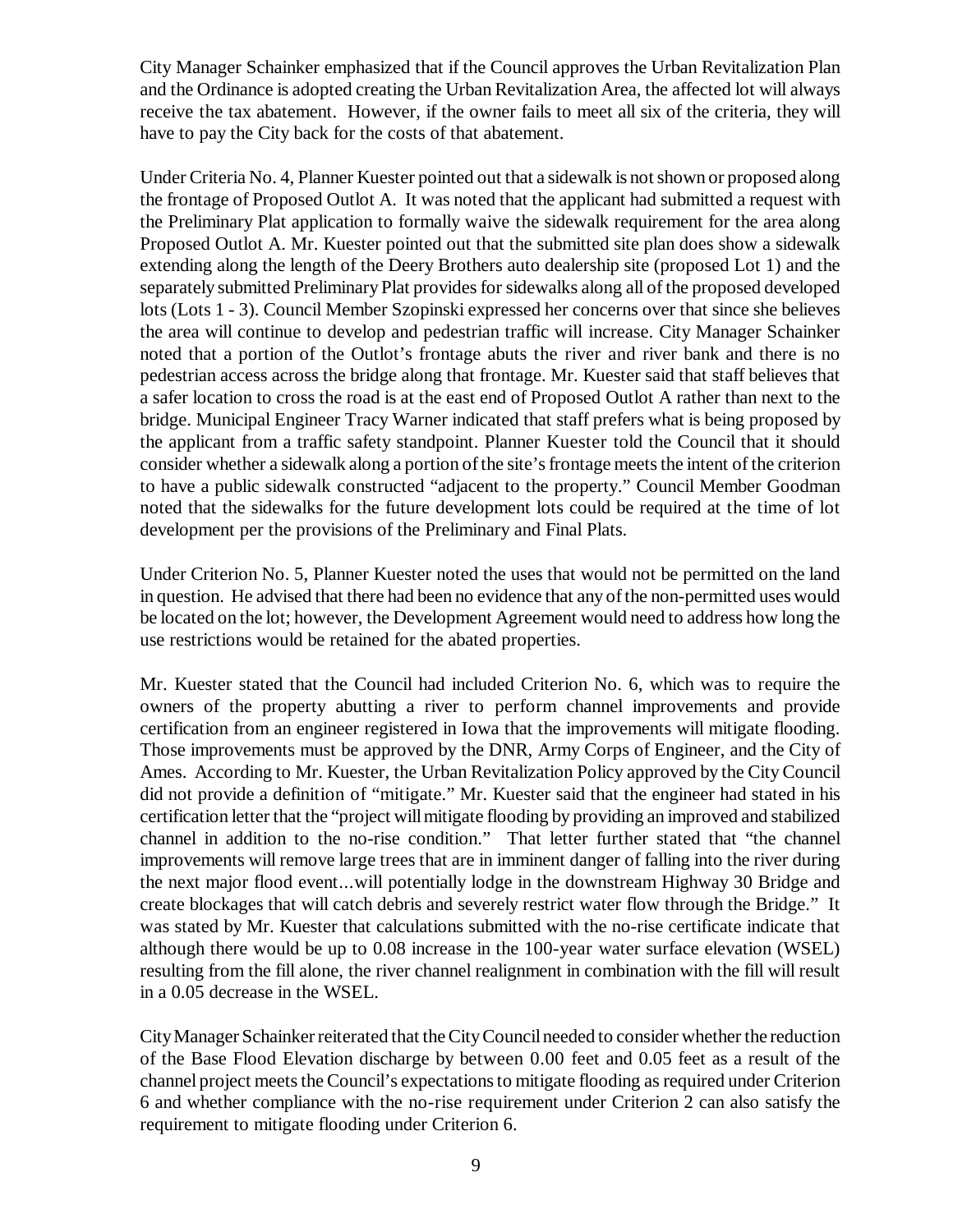Planner Kuester stated that, on September 6, 2012, the Iowa Department of Transportation issued a revised position regarding the approval of the proposed Deery development by stating: "It appears the Department will be able to meet DNR criteria for the 100-year flood on US 30 by lengthening our existing bridges when they are replaced in the future. Our analysis indicates that replacing the existing 320-foot structures with longer structures will allow us to meet DNR criteria for the 100-year flood. An overflow channel through the Deery site plan will not be necessary to meet the 100-year flood requirements. In addition, the Department does not have any concerns with the proposed channel excavation along the Skunk River just north of US 30. This channel excavation will require a work on ROW Permit from the Department."

City Manager Schainker explained that the policy adopted by the City Council on June 12, 2012, included criteria that must be met for the establishment of an Urban Revitalization Area along SE 16th Street. The nature of some of the criteria does not allow a determination to be made prior to the establishment of the URA and the property tax abatement. The policy also includes a requirement for a Development Agreement that would ensure that the value of the property tax abatement (the City's portion of the abatement) would be repaid to the City if the owner failed to meet or maintain any of the criteria. In order to proceed with the URA request, the City Council must conclude from the information provided that the applicant has a viable plan for meeting all of the six qualifying criteria in an acceptable time frame.

Mr. Schainker asked the Council to provide direction on the following: (1) Whether the developer's intent not to construct a sidewalk along the undeveloped outlot is consistent with the Criterion 4, which states that, "A public sidewalk is to be constructed along the south side of the Southeast  $16<sup>th</sup>$  Street adjacent to the property." (2) The City Council should determine whether the channel straightening proposed by the developer will "mitigate flooding" as stated in Criterion 6.

It was noted that the developer's engineer had provided projections that the channel straightening would reduce base flood discharges between 0.00 feet and 0.05 feet (0.6 inch). The engineer also maintains that the removal of the trees along the bank will prevent their dislocation during a flood event and the subsequent blocking of water through the US Highway 30 bridge.

Moved by Larson, seconded by Davis, to approve the application and direct staff to develop the Urban Revitalization Plan and Ordinance.

Council Member Wacha said that it was clear to him that the developers had definitely met three of the six criteria. He stated that he was also comfortable that the sidewalk requirement was being met by what the applicant was proposing and that the work that was being done on the channel suffices for the no-rise requirement.

Council Member Szopinski reminded the other Council members that they had other options to suggest criteria for development of the area without it being attached to tax abatement.

Council Member Goodman reiterated that, to him, it was a matter of equity and fairness. However, one of the most compelling arguments for him was that the developer would be receiving "\$1 million to \$1.2 million for one-quarter of an inch in flood mitigation;" that was not enough of a benefit. Council Member Larson pointed out that there would be a lot more benefit than that if you consider what would actually happen if the property didn't develop over the next five years.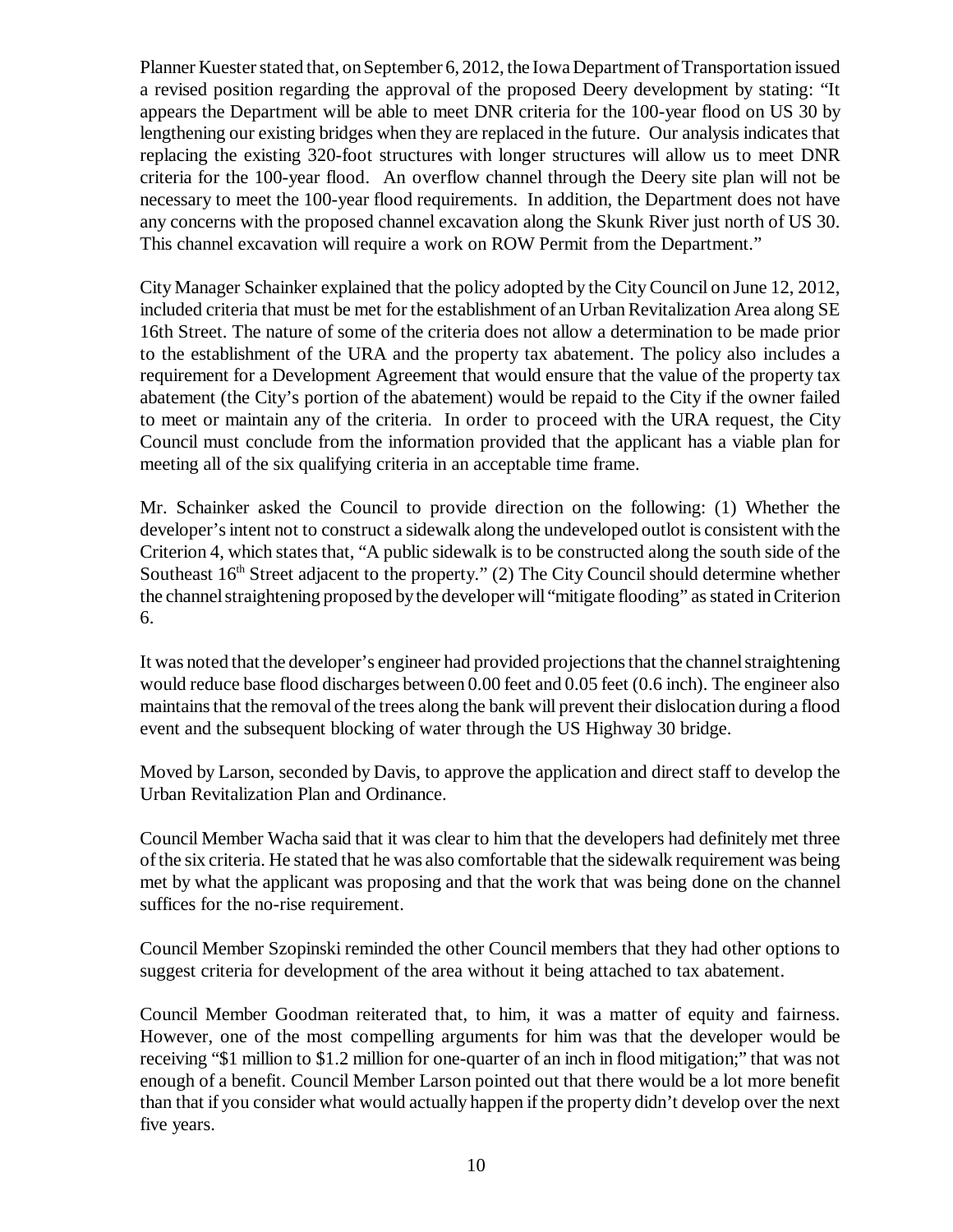Vote on Motion: 4-2. Voting aye: Davis, Larson, Orazem, Wacha. Voting nay: Goodman, Szopinski. Motion declared carried.

Moved by Davis, seconded by Larson, to adopt RESOLUTION NO. 12-495 setting October 23, 2012, as the date of public hearing.

Roll Call Vote:6-0. Resolution declared adopted unanimously, signed by the Mayor, and hereby made a portion of these Minutes.

City Manager Schainker explained that in order to protect the City, should it be determined at a later date that not all of the required qualifying criteria had been met, staff would need to negotiate a Development Agreement with the Deery Brothers for approval prior to the October 23, 2012, public hearing that ensures the City will be reimbursed (if Deery fails to satisfy all six criteria) for the amount the developer receives in tax abatement. Mr. Schainker explained in detail ten specific issues and asked for City Council concurrence and direction on what to specifically address in the Development Agreement.

Moved by Wacha, seconded by Orazem, to direct staff to negotiate a Development Agreement based on the information submitted in the staff report (Item 32C) presented on this item. Vote on Motion: 5-1. Voting aye: Davis, Larson, Orazem, Szopinski, Wacha. Voting nay: Goodman. Motion declared carried unanimously.

The meeting recessed at 8:30 p.m. and reconvened at 8:40 p.m.

**EASTERN ANNEXATION:** City Manager Schainker noted that the adopted Fiscal Year 2012/13 Budget included infrastructure improvements for extension of water and sewer utilities for eastern industrial growth He noted that Council members had requested that the need for industrial land be confirmed and that a financial analysis be performed.

Dan Culhane, Executive Director of the Ames Economic Development Commission (AEDC), presented the Industrial Land Needs Analysis. He reported that communities are competing for fewer projects and the communities that successfully land projects are those that have been prepared with the necessary infrastructure to facilitate development. According to Mr. Culhane, in the last six years, the AEDC, in partnership with the City, has landed 17 projects resulting in 1,185 jobs and over \$217,900,000 in capital investment. If Ames had not had the necessary sites ready for those companies, most likely they would have located elsewhere. Mr. Culhane contended that the proposed annexation east of Interstate 35 would give Ames a competitive advantage long into the future for large-scale projects. One reason is the fact that Phase I of the proposed annexation would provide the community with sites that could facilitate companies that need railroad access. Mr. Culhane pointed out that Ames has missed and will continue to miss out on jobs and capital investment because it does not have a site that can clearly meet the needs of many potential large-scale businesses.

A map identifying industrially zoned properties that are currently vacant was shown by Mr. Culhane. It has been determined that there are 53 vacant properties remaining, totaling 254.66 acres. Those properties range in size from 0.36 acres to 55 acres, with the mean average being 4.80 acres. The AEDC has found that out of the 254 acres, only 58.15 acres are available for development with the largest property at 10.62 acres in size. It was pointed out that when the mall development across Interstate 35 did not come to fruition, the opportunity to connect to the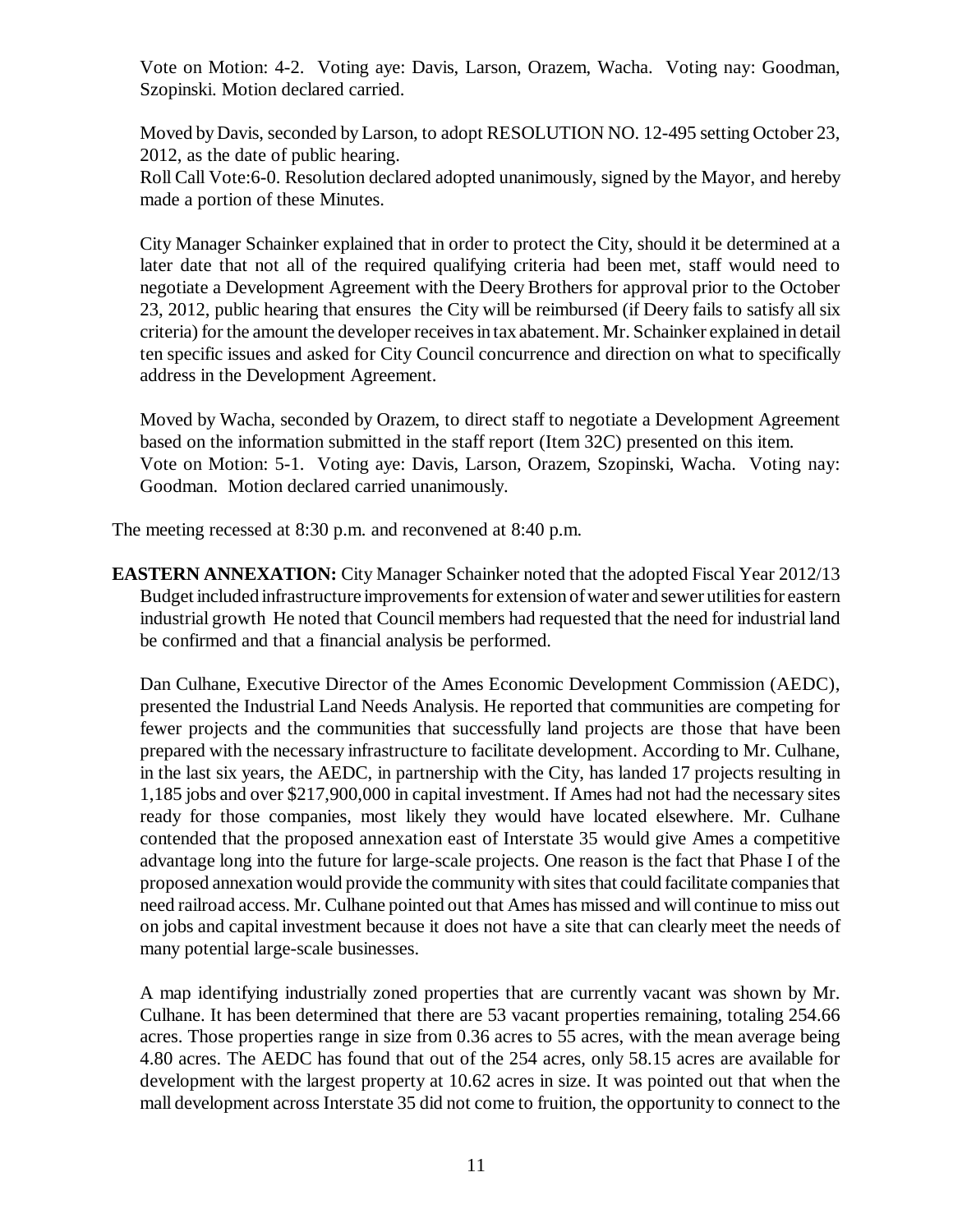agreed-upon infrastructure east of I-35 was lost.

Mr. Culhane referenced the 2002 Industrial Study, which clearly pointed to the area east of I-35 as the most viable location for industrial expansion. He stated that the benefit of pursuing annexation along the Lincoln Way corridor is that it allows for incremental growth from the Union Pacific Railroad south to U. S. Highway 30. In addition, the AEDC has already met with landowners in Phase I and the majority of land owners have committed to voluntary annexation. It is also known that the owners of the major parcels are willing sellers.

In summary, Mr. Culhane stated that, if voluntary annexation is combined with willing sellers, railroad access, proximity to two I-35 interchanges, the pieces of a successful development come together very well. He noted that the other very visible benefit to this corridor is that there are anchor industrial tenants in this area: Barilla is located on one end and DuPont's new cellulosic ethanol plant and Lincoln Way Energy area are located on the other end of the corridor. This indicates that the area in question is poised for further industrial growth and development. The AEDC firmly believes that this is a viable location for companies of the future to create employment opportunities and deploy large sums of capital investment in facilities that will generate significant tax base.

Management Analyst Brian Phillips presented the staff report on the Financial Analysis of Industrial Growth. It was noted by City Manager Schainker that the estimated costs to deliver service to the 590-acre area are \$800,000 (water) and \$3.5 million (sewer). The adopted FY 2012/13 Budget includes increases to water and sewer rates to pay debt service for the utility extensions.

Mr. Phillips reviewed the current industrial valuations. He presented four development assumptions: (1) The focus was on 40 parcels that are currently in industrial use. (2) The industrial property tax structure will remain unchanged into the future and that the City's tax levy and water and sewer use charges will remain stable. (3) The level of water consumption, sewer use, and land area historically used by industrial properties will equal their 2012 totals. (4) when considering a property with the several structures, the year that the largest structure was built is used as the year the property was absorbed. Three different absorption scenarios were then given: 10.25 acres/year, 16.03 acres/year, and 20.04 acres/year.

Mr. Phillips said that, if the City Council approves extension of water and sewer utilities, the City will issue General Obligation Bonds; repayment of the debt will be made from water and sewer revenues. The debt for proposed water and sewer lines will most likely be placed on a 20-year repayment schedule. Annual estimated debt service payments are \$54,000 for the water line and \$235,000 for the sewer line, for a total of \$289,000/year.

The Analysis indicated that the anticipated new water revenues are likely to be sufficient to pay back the capital investment for a new water line in a reasonable period of time provided that new development occurs at or above Ames' historical absorption rates. However, if elevated water storage is required for fire protection early on in the development of the area, the payback could lengthen considerably. Council Member Orazem noted that if elevated water storage is necessitated, it means that the project is very successful.

It was also noted by Mr. Phillips that, due to the higher cost of sewer infrastructure, sewer revenues area less likely to be sufficient to cover the debt service in fewer than 20 years. Only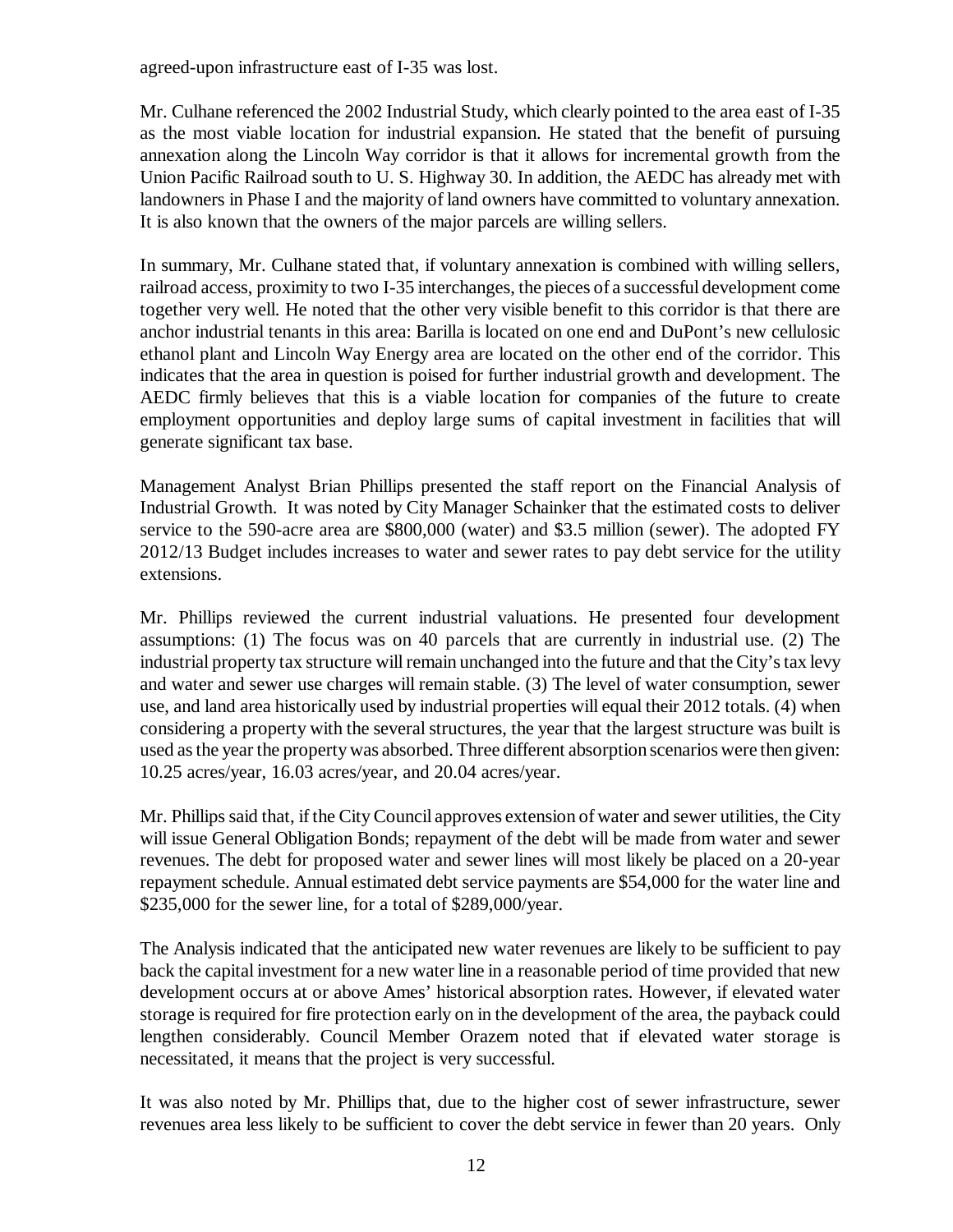if development includes heavier sewer uses at the more rapid absorption rates does the breakeven point occur before 20 years.

The property tax analysis was then reviewed by Mr. Phillips, which provided some insight into the overall value added to the community by the industrial growth.

Regarding sales tax, purchases of materials that are not used in production would be taxable and 1% would return to the City through the Local Option Sales Tax. Mr. Phillips noted that, due to a lack of individual-level data on Local Option Sales Tax, it was difficult to determine how large a contribution the increase in sales tax would have on City revenues.

Pertaining to jobs, it is estimated that 590 acres of development with a similar lot-building coverage ratio would produce between 3,900 and 7,100 direct jobs. However, due to the varied industries that might locate in the tract, the number of jobs associated with industrial expansion could not be precisely estimated.

Council Member Orazem noted that he had checked Internet sites to see what communities had shovel-ready locations to place industry. Ames showed no sites. He believes it is a fundamental issue as to whether Ames wants to be "in the game or not."

Council Member Szopinski noted that what the Analysis pointed out was that the payback period would be long. She also pointed out that the issue with Central Iowa Water Association has not been resolved; at this point, it has not been confirmed that water can even be provided to the area in question. Council Member Larson pointed out that, by a binding agreement, Central Iowa Water has to provide water to the area; if it is not capable of doing so, the Agreement would not be binding.

Council Member Goodman said he believes Ames "wants to be in the game," but he wants to know exactly what the long-term costs will be to extend infrastructure across the Interstate.

Seana Perkins, Business Development Coordinator, informed the Mayor and City Council on the next steps needed to bring the project to fruition. Ms. Perkins noted that the project is complex "with many moving parts." Some need to occur simultaneously, and some cannot overlap. She explained the project flowchart in an attempt to clarify expectations of the time frame for development of the area. This includes a revision to the Urban Fringe Plan, annexation, rezoning, and land consolidation. Ms. Perkins advised that she had had discussions with the property owners within the annexation area. She explained potential incentives that had been discussed with the City's Legal Department, which included partial tax exemption and/or waiver of water and/or sanitary sewer connection fees. Three affected residential property owners had been contacted and presented with the opportunity of offering partial tax exemption and waiving connection fees. The response from one property owner continues to be non-consenting. It was noted by City Manager Schainker that the incentive of waiver of water connection fees may not be possible if the water is provided by the Central Iowa Water Association.

Assistant City Manager Bob Kindred advised that a response had been received from Central Iowa Water Association (CIWA). Due to the fact that CIWA has outstanding loans from the USDA's rural Utilities Programs, CIWA has a protected right to provide service to the proposed annexed lands. However, federal law excuses CIWA from the responsibility to provide fire protection to the area. City Manager Schainker said that the Council should not stall its decision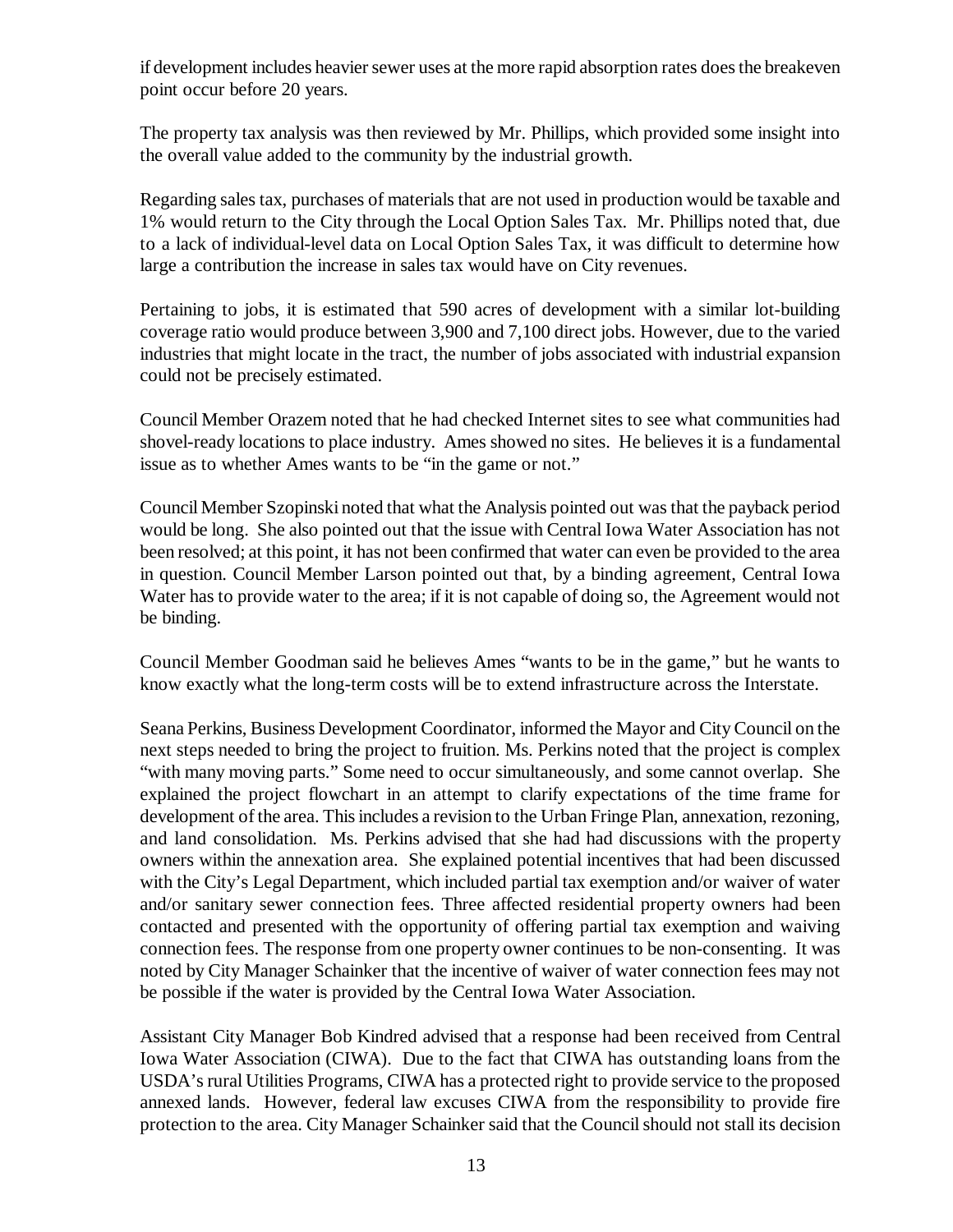on this because the City will find a way to resolve the issue.

Water and Pollution Control Director John Dunn told the Council that the City's current capacity is 12 million gallons/day. The peak this year was 9.5 million gallons/day. Long-term plans call for an additional capacity of six million gallons/day. Mr. Dunn also stated that the City had already secured land for additional well sites, if needed.

Moved by Orazem, seconded by Larson, to approve the following four steps: (1) Direct staff to initiate an amendment to the Urban Fringe Plan to reflect the new industrial uses planned for this area. (2) Authorize the AEDC staff to secure signed annexation agreements with consenting property owners to include only the sanitary sewer hook-up fee waiver for future Council consideration. (3) Direct staff to solicit engineering proposals for design of this infrastructure. (4) Direct staff to continue discussions with CIWA and to bring back viable options for providing potable water and fire flow protection to this area, in anticipation of using the \$3.5 million to build a sewer main across the Interstate, which implies that the City is committed to moving toward allowing development of an Industrial Park on the east of Interstate 35. Motion withdrawn.

Moved by Orazem to commit \$3.5 million to build a sewer main across the Interstate. Motion died for lack of a second.

Moved by Davis, seconded by Goodman, to approve the following four steps: (1) Direct staff to initiate an amendment to the Urban Fringe Plan to reflect the new industrial uses planned for this area. (2) Authorize the AEDC staff to secure signed annexation agreements with consenting property owners to include only the sanitary sewer hook-up fee waiver for future Council consideration. (3) Direct staff to solicit engineering proposals for design of this infrastructure. (4) Direct staff to continue discussions with CIWA and to bring back viable options for providing potable water and fire flow protection to this area.

Council Member Wacha said that he was very supportive of the proposal. Council Member Davis indicated that he was also supportive of the proposal, but requested to have a concrete cost estimate from staff. Council Member Goodman expressed his disapproval in that there was no expectation of jobs to be provided.

Council Member Goodman withdrew the second to the motion.

Moved by Davis, seconded by Larson, to approve the following four steps: (1) Direct staff to initiate an amendment to the Urban Fringe Plan to reflect the new industrial uses planned for this area. (2) Authorize the AEDC staff to secure signed annexation agreements with consenting property owners to include only the sanitary sewer hook-up fee waiver for future Council consideration. (3) Direct staff to solicit engineering proposals for design of this infrastructure. (4) Direct staff to continue discussions with CIWA and to bring back viable options for providing potable water and fire flow protection to this area.

Vote on Motion: 5-1. Voting aye: Davis, Larson, Orazem, Szopinski, Wacha. Voting nay: Goodman. Motion declared carried.

**LIBRARY RENOVATION PROJECT:** Interim Library Director Lynne Carey told the Council that, due to the complexity of the major renovation and expansion project, the Library must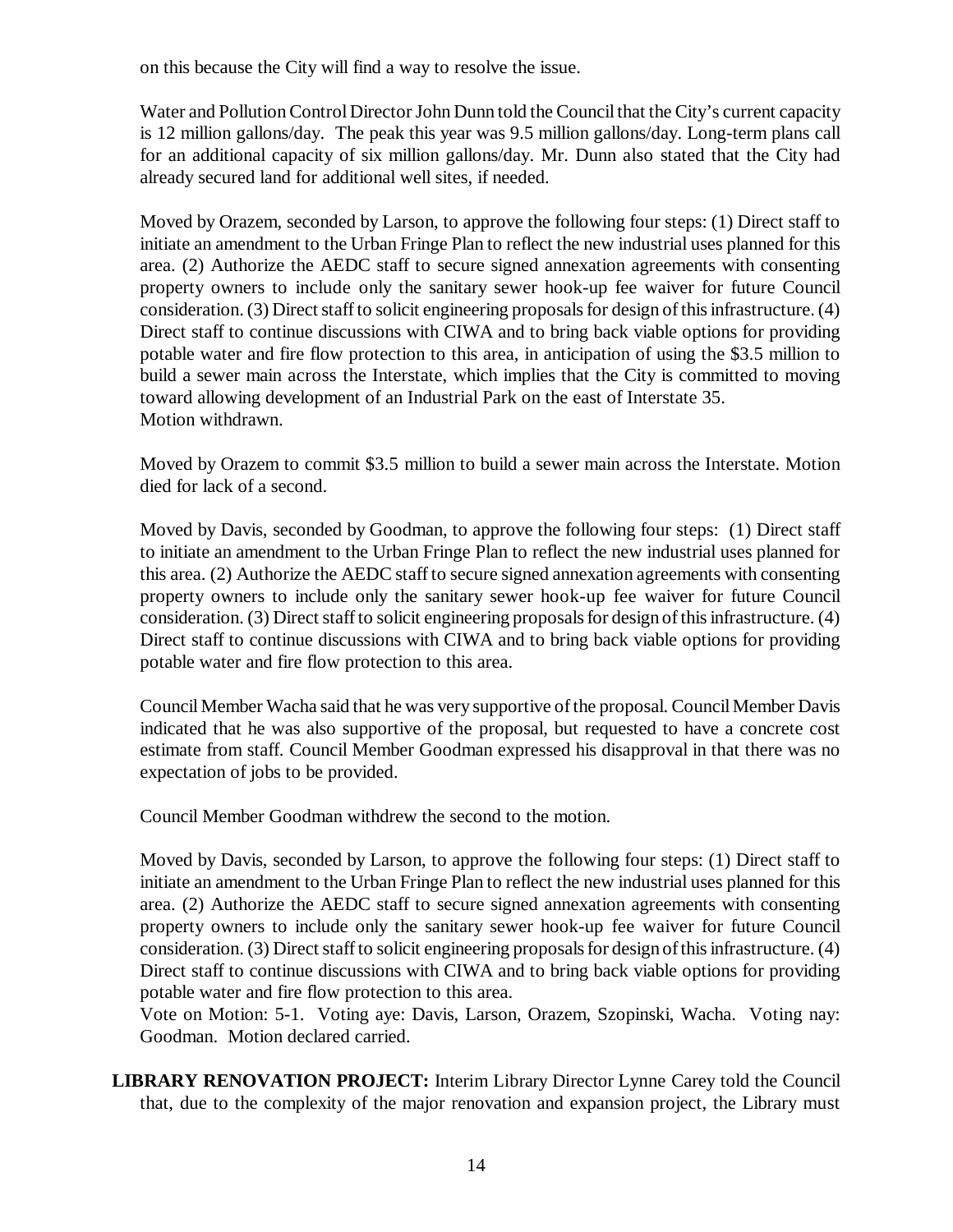relocate its public operations and business offices during the construction. Ms. Carey stated that space had been identified in two stores in the Lincoln Center, 620 Lincoln Way, which were formerly occupied by Hastings and Harrison Sports. Based on the projected construction time line, the existing building at 515 Douglas Avenue must be vacated prior to December 3, 2012.

Moved by Wacha, seconded by Szopinski, to adopt RESOLUTION NO. 12-496 proposing to lease space from Midwest Centers, L.P., at Lincoln Center, Ames, for temporary relocation of Ames Public Library and setting the date of public hearing for September 25, 2012. Roll Call Vote: 6-0. Resolution declared adopted unanimously, signed by the Mayor, and hereby made a portion of these Minutes.

Ms. Carey gave an update on the building renovation project. She specifically highlighted temporary locations, delegation of authority for the public bidding process, the budget and cash flow, and anticipated upcoming contracts. The proposed project time line was shared with the Council. Conceptual designs for the interior of the new and renovated spaces were shown.

Municipal Engineer Warner advised that it had been determined that the library project needed an area at the south end of the north/south alley between Kellogg Avenue and Douglas Avenue on the west side of the Library in order to construct a new Bookmobile facility. Therefore, the southern portion of the public alley needed to be vacated.

Moved by Davis, seconded by Wacha, to adopt RESOLUTION NO. 12-497 setting the date of public hearing for September 25, 2012, on vacating an alley west of the Ames Public Library. Roll Call Vote: 6-0. Resolution declared adopted unanimously, signed by the Mayor, and hereby made a portion of these Minutes.

Construction Manager Brad Heemstra, Integrity, Inc., explained the different phases of the project.

Moved by Davis, seconded by Goodman, to adopt RESOLUTION NO. 12-498 approving preliminary plans and specifications for Asbestos Abatement at Ames Public Library; setting October 11, 2012, as bid due date and October 23, 2012, as date of public hearing. Roll Call Vote: 6-0. Resolution declared adopted unanimously, signed by the Mayor, and hereby made a portion of these Minutes.

**COUNCIL COMMENTS:** Moved by Wacha, seconded by Orazem, to refer to staff the letter dated August 27, 2012, from Pat Brown, representing the South Duff Business Association, proposing to work with City staff to create a design to improve the entrance into Ames on Duff Avenue from Highway 30.

Vote on Motion: 6-0. Motion declared carried unanimously.

Moved by Goodman, seconded by Davis, to refer to staff the letter from the Ames Human Relations Commission pertaining to reducing the size of the Commission from seven to five members.

Vote on Motion: 6-0. Motion declared carried unanimously.

In light of receiving many email messages indicating concerns over the changes to the City's Lighting Ordinance as a result of the Deery Brothers' request, Council Member Szopinski requested that staff provide pictures of what parking lots would look like with the changes for auto/marine lots, e.g., what having the glare shields would mean. Director Osguthorpe indicated